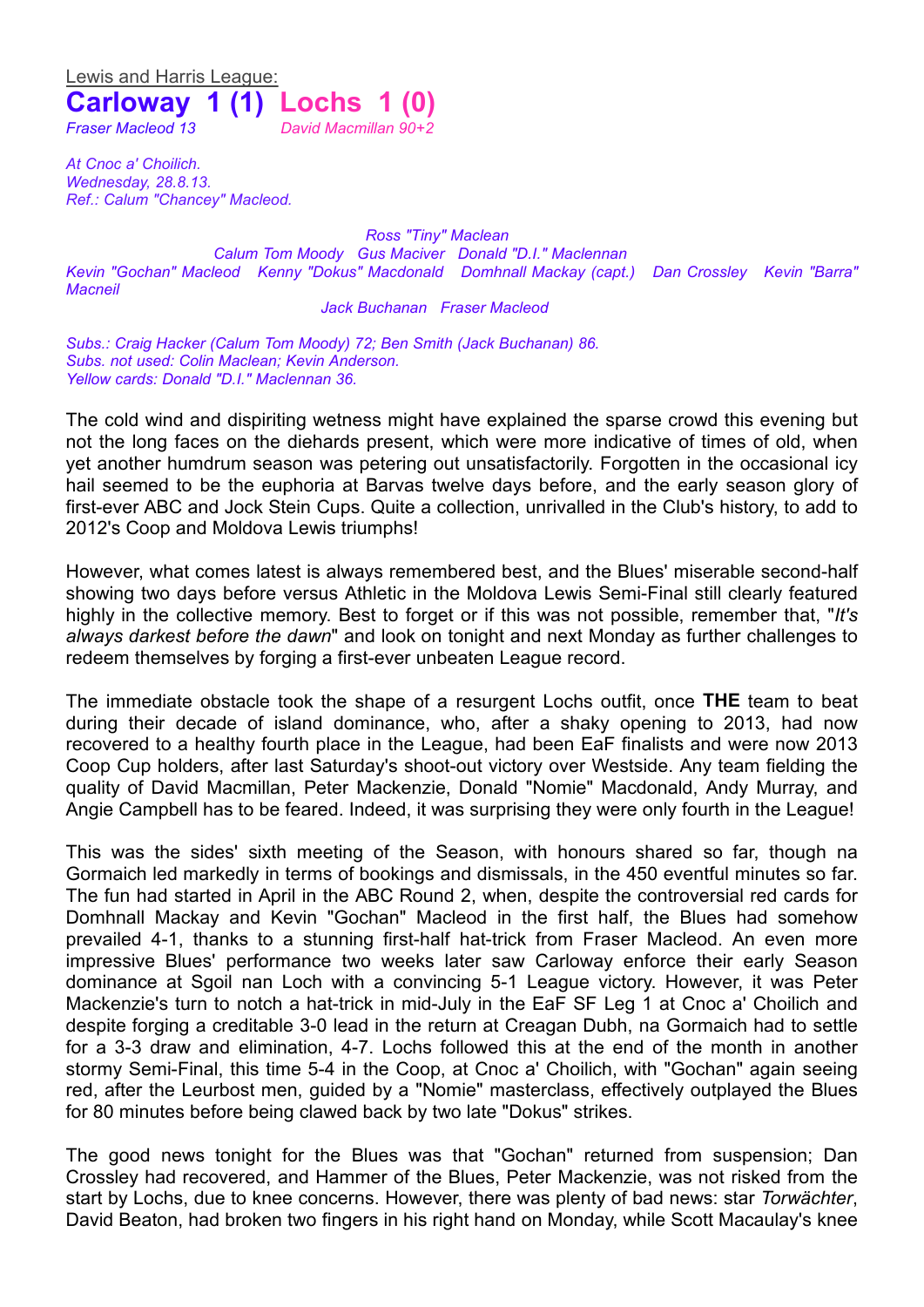problems continued and both Billy Anderson and Murdo "Sqwegg" Macleod had ankle injuries. Therefore, Kevin "Barra" Macneil, one of the few successes against Athletic, kept his place patrolling the left side, with Crossley moving into central midfield, many think his best position. "Dokus" dropped back inside "Gochan", and emerging ace, Jack Buchanan, made a welcome, overdue start. Another young-blood, 14-year-old Ross "Tiny" Maclean, appeared between the sticks.

The raging west sou'westerly continued from Monday and again Carloway had first-half advantage, but the pervasive gloom seemed to constrain both sides' customary explosive openings. On 6 minutes a Mackay slip forward found "Fraz Mac" on the left centre-line and he sent an immediate right-foot splitter straight on for Buchanan to break at speed into the left of the Lochs' box. His deep cross found "Gochan" coming in square on the right, but he hooked his ambitious volley back across goal and Farrell swung it away. Two minutes later another long ball forward was met by Macleod to head backwards and onwards in the centre just inside the opposition half and Buchanan took it in his stride expertly to whack a right-foot sizzler from 22 metres a metre over Houston's bar.

Carloway's bright spell continued with an astonishing opener: a Lochs' surge was broken up by Maciver on the front edge of the Blues' penalty area, and he moved it on early to Crossley running forward to the centre line, and he in turn transmitted it on 25 metres to "Fraz Mac" running nearside of Peter "Robbie" Mackenzie leftwards along the line of the Maroons' box. Unexpectedly Macleod whipped round and sent a left-foot Exocet crashing into the roof of Houston's right-hand net (**1-0**). What a cracker!

An energetic, wind-assisted Carloway were gaining a slight initiative, though Lochs caught them napping in 24 minutes with a sudden "Nomie" move down the right. A sharp cut-back was met on the near edge of the box by Chris Mackay but his drive was deflected high in the air where it moved direction alarmingly before Maclean managed to place himself correctly for its descent. Na Gormaich retaliated two minutes later when Crossley sent "Dokus" on the break through the centre but just on the edge of the area Mackay and Farrell combined to block and take the power out of his strike and it rolled harmlessly to Cameron Houston.

As a hotly-contested match enfolded, two quick Lochs' free-kicks caused anxiety in the Blues' box just after the half-hour. 20 metres out on the left an Andy Murray curler was missed by everyone as it spun across goal but "Nomie" caught it on the right bye-line to return it. However, the consequent melée led to multiple attempts being blocked and cleared. Two minutes later "Nomie" himself sent a free-kick in from the right, 24 metres from goal, but Angie Campbell's looping header from 16 metres was safely held by "Tiny".

It was now na Gormaich's turn to endure pressure. A Moody trip on "Nomie" right on the edge of the penalty area on the right bye-line, was sent across goal by the player impeded but Smith's diving header to meet it, 12 metres out, spun well-wide of the far post. A minute later and a "Fraz Mac" burst on to a Crossley golden splitter saw the goal-merchant outpace Mackenzie on the right but his squared feed to Buchanan, 14 metres from the line, was somehow cut out by Mackay. On 39 minutes it was "Gochan's" turn to break on to a Moody forward diagonal but midway within the Lochs' half his forward diagonal was too strong for Buchanan to capture in the wind. In stoppage time another piece of "Nomie" trickery on the right saw his low cross blocked out to Mackenzie but from all of 28 metres he sent his drive wide of Maclean's left.

## **Half-Time: Carloway 1 Lochs 0**

Though Carloway seemed at their usual loss with what to do with the irrepressible creativity of the "Nomie" life-force (what team isn't?), they were helped by David Macmillan operating in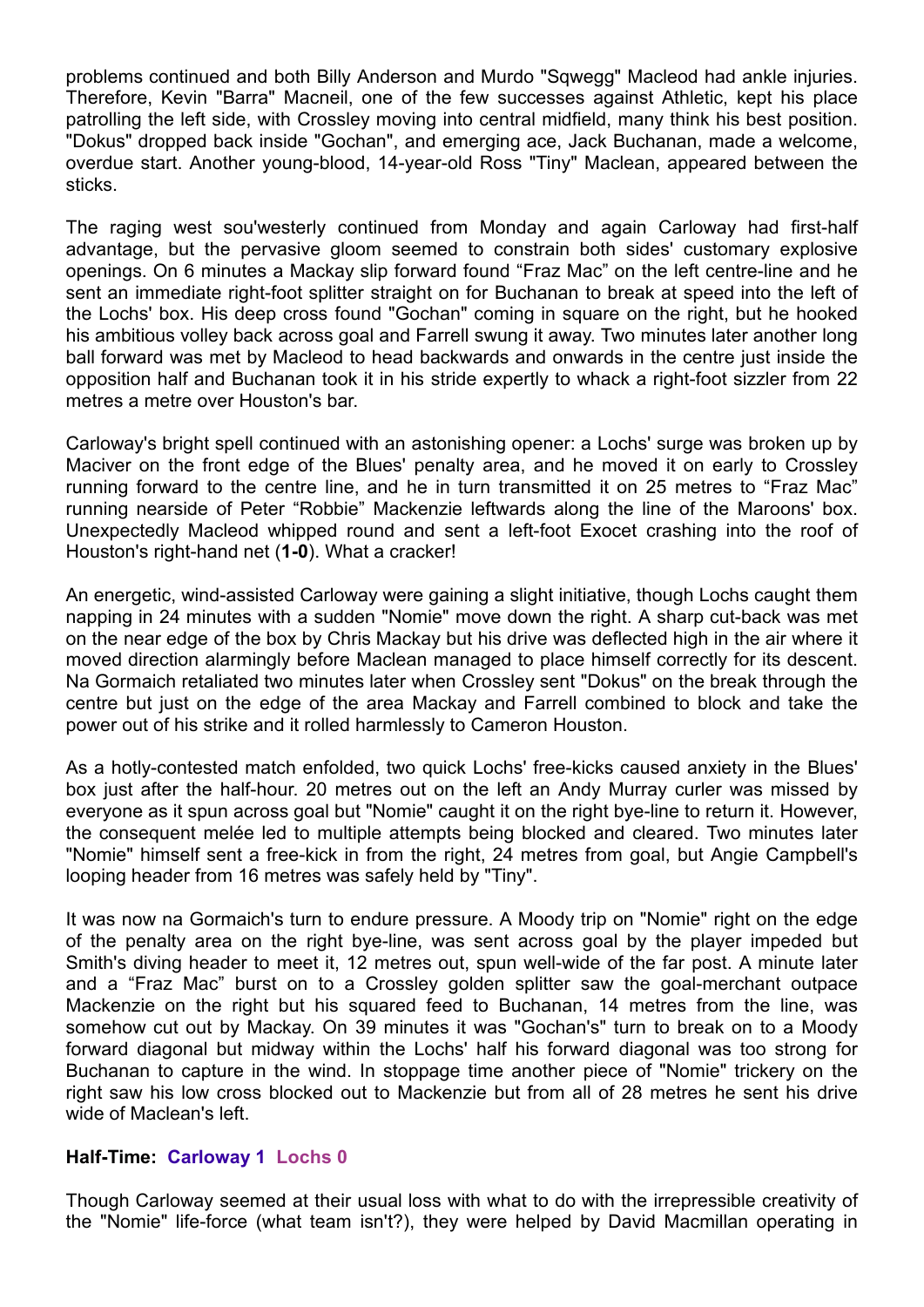central defence, in place of Peter or Graeme Mackenzie, between Mackay and Mackenzie, and Angie Campbell lying deep, making it marginally easier to handle the dangerous Johnnie Smith. However, the decision to flood midfield meant that "Gochan", Crossley, and "Barra" infrequently advanced, ensuring that over-reliance was placed on the pace of Fraser Macleod to outrun Mackenzie and Mackay, and isolated young débutant, Jack Buchanan, who rarely had opportunities to impress against the experienced Macmillan.

On 53 minutes a 30-metre free-kick led to a scramble in the Lochs' box, before the ball was cleared out into the centre where Murray released Smith and Campbell(?), 2-on-1, on Maclennan, racing into the Carloway box, but Smith's squared supply from the right, 12 metres from goal, to his unmarked fellow-attacker on his left was, amazingly, whipped away by the right foot of "D.I.", sliding in on his back between them. Two Carloway opportunities followed: first, "Gochan" was sent clear down the right, but from midway within the Leurbost half, his cross forward was headed strongly past the near post by Buchanan from 14 metres. Then a "Dokus" free-kick from the same spot was met by Macleod, 12 metres out in the centre, but it cleared the bar by a metre.

On 62 minutes, as Carloway moved out of defence on the left, a long diagonal by Crossley, midway within the Maroons' half, crept low behind the retreating line for "Gochan" to come in right, but the pace of the ball meant his connection from 12 metres spun straight at Houston. Three minutes later, and the pass of the night saw Crossley out-Beckham Beckham with a glorious 40-metre cross diagonal from midway within the Blues' half on the right to "Fraz Mac" running clear on the left, and he raced unmarked into the left of the Lochs' box. Nevertheless, Houston reacted like lightning to pull off a miraculous block from 20 metres. The corner from Houston's right saw Mackay meet the ball directly in front of goal, 12 metres out, but his reverse-header zipped past the near-side post. A minute later and "Fraz Mac" was clear again on the left, but his squared ball to Buchanan, 16 metres from goal, was blocked by Mackenzie for yet another corner. On 69 minutes a "Dokus" free-kick, 20 metres out on the right, was flicked on in the centre by Moody, 16 metres out in the centre, but Houston was perfectlyplaced to gather. A minute later and a hotly-disputed free-kick, 30 metres from the Carloway goal, was fired in low by Campbell but Maclean gathered the nastily-dipping ball at the second attempt.

The immediate arrival of Hacker for Moody signalled na Gormaich's inexorable retreat into trademark defensive mode, content to cede possession and territory and aspire to release "Fraz Mac", "Gochan", and "Dokus" on the fast break. Macmillan responded by moving forward as Lochs sensed increasing opportunity and in 78 minutes latched on to a 30-metre link to connect, 22 metres from goal, but again Maclean smothered at the second attempt.

With five minutes left, a Hacker long ball down the right freed Macleod to run into the right of the box, but , under pressure from Mackenzie, he duffed his right-footer wide of the near post. Two more chances fell to Lochs in a frenetic final five minutes: first, a corner on Maclean's right was met by massed attackers 10 metres out in the centre but glanced wide of the far post. In their next surge, this time on the right, Smith finally escaped from Maclennan, but his rapid drive from 14 metres flew across goal and wide.

Just as the Blues thought they had secured the three points, Maclean mishit the goal-kick straight to Campbell, and he immediately laid the ball off left for Macmillan to convert into an empty net from 20 metres (**1-1**).

## **Full-Time: Carloway 1 Lochs 1**

Kevin Anderson and Graeme "Windy" Miller must have been gratified by the team's ebullient response to their second half nightmare on Monday, but their inability to convert some of the